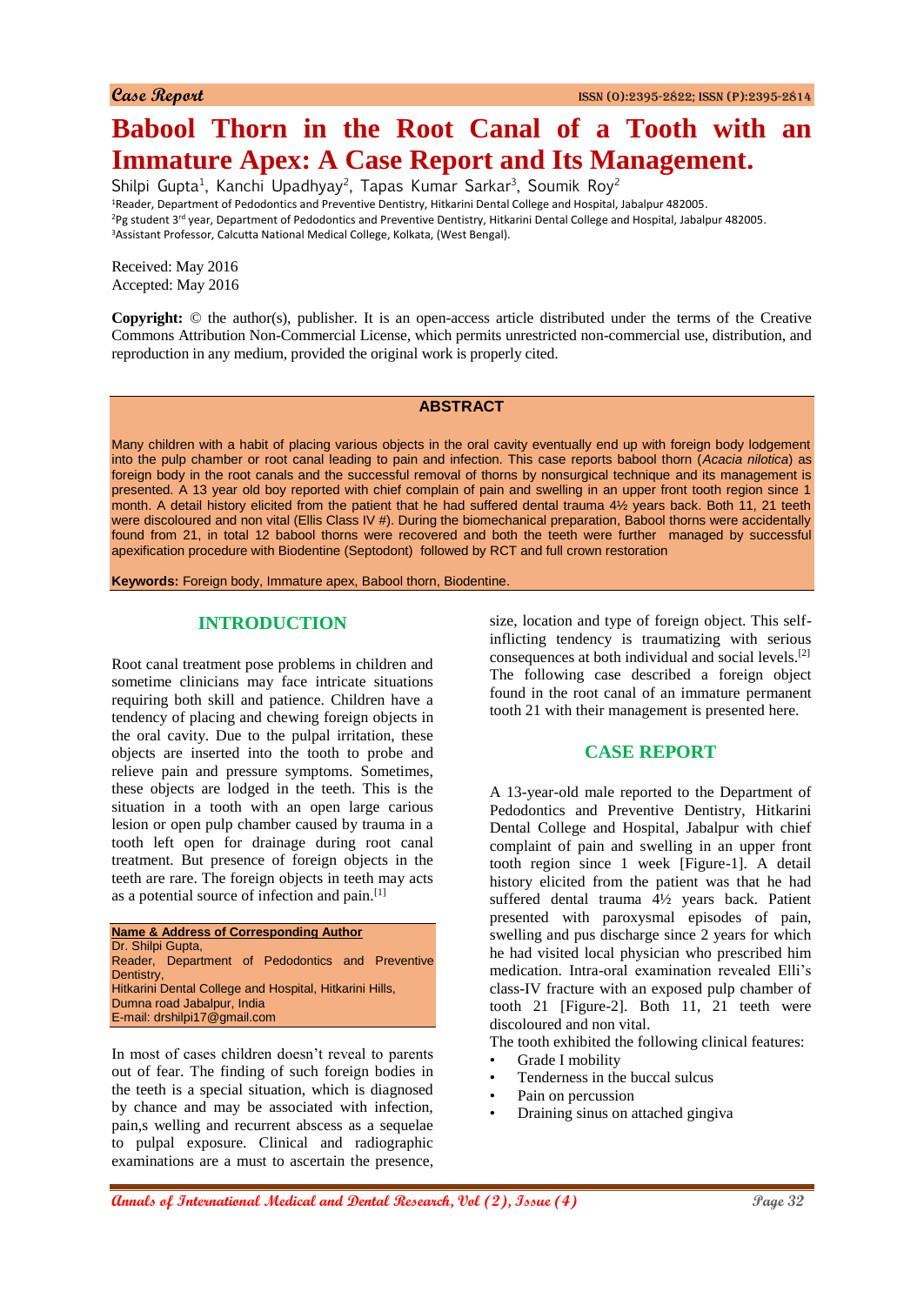#### **Gupta et al; Babool thorn in the root canal**



**Figure 1**: Pre-operative clinical view showing Class IV fracture in 11 and 21.



**Figure 2**: Preoperative IOPA showing periapical lesion with an open apex in 11 and 21.

Intra oral periapical radiograph revealed an immature open apex and periapical radiolucency, which was less with 11 and marked with 21. Hence, electric pulp testing (Digitest, Parkell, Farmingdale, USA) was done and 11 and 21 both gave negative response thus indicative of irreversible pulpal damage. Considering the clinical and Radiographical finding, the formulated treatment plan was one visit apexification followed by complete root canal treatment of tooth 11 and 21.

The patient received local anaesthesia of 2% lignocaine and 1:2,00,000 adrenaline(Ligno-Ad, Vishal Dentocare Pvt. Ltd, Ahmadabad, India). A rubber dam was placed, and a conventional access cavity was prepared with help of endo access bur (Dentsply Maillefer, Ballaigues, Switzerland). After gaining access to root canal system, the tooth 21 showed frank purulent pus discharge from the root canal. The canals of 21 and 11 was copiously irrigated with saline solution. During the biomechanical preparation, Babool thorns were accidentally found from 21, and in total 12 babool (*Acacia nilotica*) thorns were removed using 50 size H-file (Mani, Inc., Nakaakutso, Japan) [Figure-3]. On further questioning patient admitted that he used to put these thorns whenever he used

to feel itching sensation in his tooth, which he reported that it used to subside after doing so. Thorough irrigation was done with 11 and 21 using 5.25% NaOCl (Vensons, India), normal saline and 2% chlorhexidine (Dentochlor, Ammdent, Punjab, India) irrigating solution. An intra-canal medicament of triple antibiotic paste (Ciprofloxacin, Metronidazole and Minocycline in the ratio of 1:1:1) was used with a vehicle of propylene glycol in 11 and Metapex as an intra canal medicament used in 21 [Figure-4].

The patient was recalled after one month for check up. The patient was completely asymptomatic clinically and radiographic evaluation revealed healing of the periapical radiolucency. The intra canal medication was changed and the patient was recalled again after 2 months. The patient showed marked improvement both clinically and radiographically hence BMP was done till 80 size K- file (Mani, Inc., Nakaakutso, Japan). After thorough irrigation was done, canals were dried and single visit apexification using Biodentine™ (Septodont Ltd, Saint-Maur-des-Fausses, France)was done with 11& 21[Figure 5]. The canals were then obturated with the conventional gutta percha using the lateral condensation technique [Figure 6]. The teeth were restored with composite restorative material. The patient was kept on recalled visits till one year, which showed good periapical healing radiographically [Figure 7] and clinically. The patient was completely asymptomatic and full crown restoration was done on respective tooth.



**Figure 3**: Babool thorns retrieved from the root canal of 21.



**Figure 4**: Placement of intra canal medicament as 3 Mix in 11 and Metapex in 21.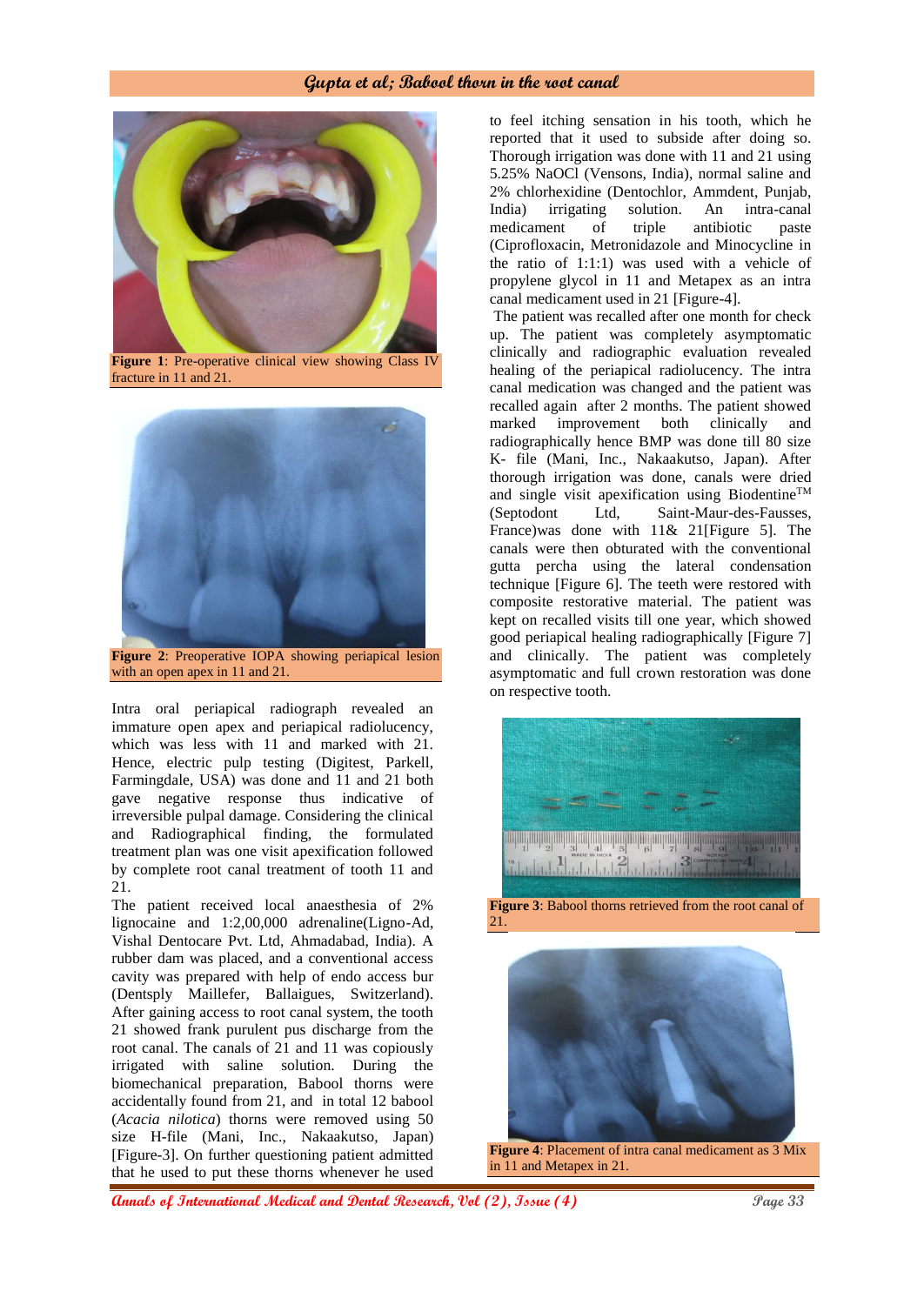## **Gupta et al; Babool thorn in the root canal**



**Figure 5**: Biodentine<sup>TM</sup> apical plug formation in 11 and 21.



**Figure 6**: Root canal filled with gutta-percha cones following successful apexification.



#### **DISCUSSION**

Introduction of foreign objects into the oral cavity or cavitated and traumatized teeth may be the result of child's effort to relieve the discomfort sometimes, unawareness among parents and

caregivers can lead to serious consequences. These foreign object may be discovered during routine examination by dentist.

A detailed search of literature has shown case of various foreign objects being embedded in the open pulp chamber or root canal [Table 1]. These foreign bodies in root canals act as obstructions for smooth passage of endodontic instruments. A radiograph can be of diagnostic significance especially if the foreign body is radiopaque. McAuliffe summarized various radiographic methods to be followed to localize a radio-opaque foreign object as Parallax views, Vertex occlusal views, Triangulation techniques, Stereo Radiography and Tomography. Specialized radiographic techniques such as radiovisiography, 3D CAT scans can play a pivotal role in localizing the exact position of these foreign object.[10] However, radiolucent foreign body lodged inside the root canal will not be seen radiographically as in our case report. Hence, it is recommended to take proper history about prevalence of any oral habit and careful instrumentation should be done to prevent apical pushing of the object. $[11]$  In the present report the babool thorn removed during instrumentation was radiolucent thereby escaping its presence in the radiograph. It was when proper deeper questioning was carried out that patient admitted to placing of thorns in episodes of pain to relieve the symptoms. However, the present case reports lodgement of babool thorns in root canal of tooth 21, which has not been cited in literature so far. *Acacia nilotica* (Babool) belonging to leguminosae family is considered to be native of middle east and Indian subcontinent. The tree has thorn on its branches and hence the Greek name Acacia. Babool is one of the major herb ingredient used in UNANI system of herb medicine. For hundreds of years, babool bark (tannins & gallic acid) been used for dental problems. Babool (*Acacia nitotica*) has also long been used for the treatment of skin, sexual, stomach and tooth problems. It has been proved as effective medicine in treatment of malaria, sore throat and tooth ache(bark).Studies have stated that Babool has shown to posses antibacterial activity against Streptococcus mutans and Enterococcus faecalis.[12,13] Hence, from the following references we presume that babool may with its antimicrobial effect, provided relief to the patient.

## **CONCLUSION**

This article has outlined the management of a case of an unusual foreign body in the canal of an immature apex of maxillary central incisor. There are a different need for treatment algorithm to be followed for the management of such clinical situation.